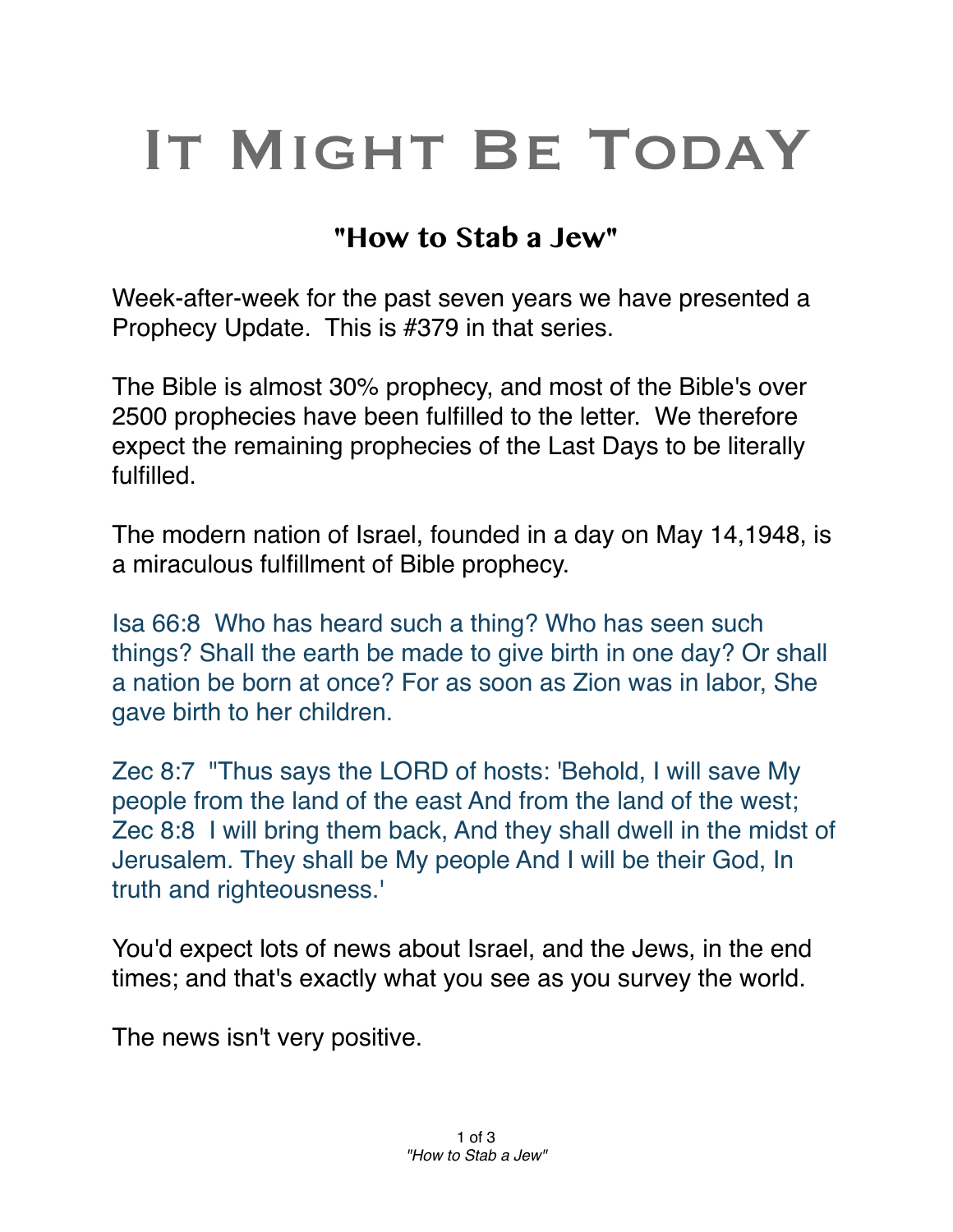In the UK, the Telegraph posted a story titled, *British anti-Semitism set to hit record high*.

#### Excerpts:

The number of anti-Semitic attacks in the UK in 2014 is set to be the highest recorded in the past three decades...

The record number of incidents includes everything from violent assaults to verbal abuse, hate-mail and attacks on social media.

The Community Security Trust (CST), a charity that monitors anti-Semitism in Britain, expects the total for 2014 to be the highest since it started collating the figures in 1984.

http://www.telegraph.co.uk/news/religion/11301583/British-anti-Semitism-set-to-hit-record-high.html

## [JewishPress.com](http://JewishPress.com) posted a story titled, *HarperCollins Bows to Gulf States and Eliminates Israel in Textbooks.*

## Excerpts:

The giant HarperCollins publishing firm has wiped Israel off the maps in its English-language atlases it sells in the Middle East because showing its existence would be "unacceptable."

The maps clearly show Syria... and Jordan reaching to the Mediterranean Sea, where Israel apparently has disappeared.

HarperCollins explained that "local preferences" of the Gulf State countries took precedence over including Israel on the map, something their Arab customers found "unacceptable."

http://www.jewishpress.com/news/breaking-news/harpercollins-bows-to-gulf-states-and-eliminates-israelin-textbooks/2014/12/31/